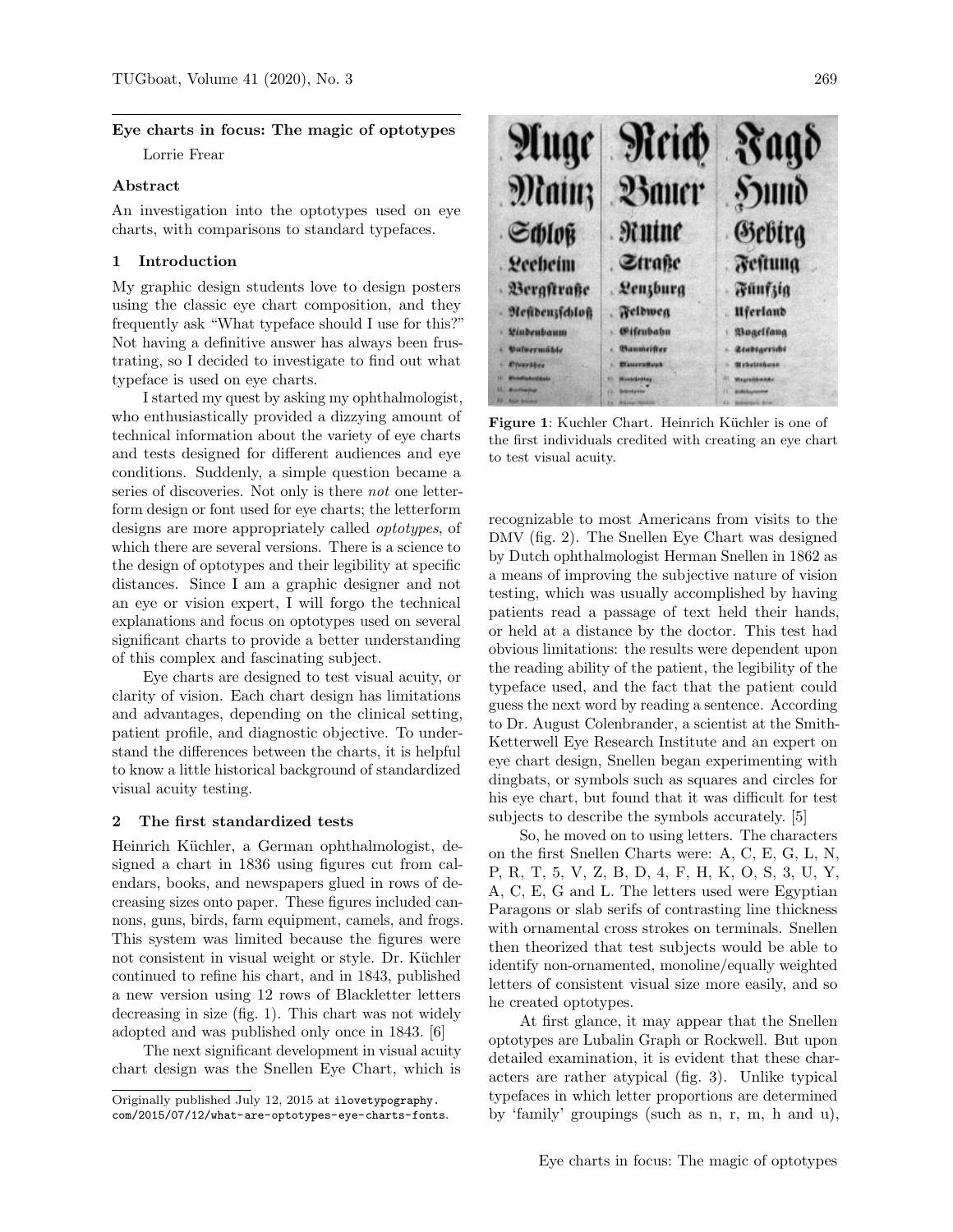

<span id="page-1-0"></span>Figure 2: Snellen Chart. (Grayscaled for print; the bar between lines 8 and 9 is red.)

Snellen optotypes are designed on a 5 x 5 grid (fig. [4\)](#page-1-2). Furthermore, they comprise a very limited character set of just 9–10 letters. Optotypes are designed using a simple geometry in which the weight of the lines is equal to the negative space between lines. The height and width of an optotype is five times the thickness of the line weight. [\[13\]](#page-5-2) These design considerations create inconsistently and oddly proportioned letters. For example, in a typical typeface, C and D would appear wider than Z, but in the optotype scheme, the opposite is true.



Figure 3: Snellen vs. Lubalin Graph.

<span id="page-1-1"></span>

<span id="page-1-2"></span>Figure 4: Snellen letter E

Dr. Snellen created optotypes using minutes of arc instead of a typographic measuring system. This made it possible for his charts to be reproduced easily. The first large order for Snellen Charts was from the British Army in 1863. From there, the Snellen Eye Chart became the standard for vision testing for almost a century. In addition, Snellen's 5 x 5 grid optotype design is the foundation upon which all other eye chart systems are based. The Snellen Eye Chart is still the most recognized design, which can, to some extent, negate its effectiveness, if, for example, the test subject has memorized the chart. [\[5\]](#page-5-1)

Most Snellen Charts contain eleven lines of block letters. The first line consists of a single large letter, most often an E. Subsequent rows have increasing numbers of letters that are progressively smaller in size. The test subject, from a distance of 20 ft, covers one eye, and, beginning at the top, reads aloud the letters in each row. The smallest row that can be read accurately indicates the visual acuity in that particular eye. [\[9\]](#page-5-3)

Current Snellen Charts use nine letters, C, D, E, F, L, O, P, T, Z. Note that with the exception of E and O, the letters are all consonants. The diverse shapes of the optoypes allow test subjects to identify verticals, horizontals, and diagonals. These letter shapes are also highly effective in identifying astigmatism.

Although today's Snellen Eye Charts may vary in the number of rows, size gradation, and serif or sans serif design [\[6\]](#page-5-0), their commonalities include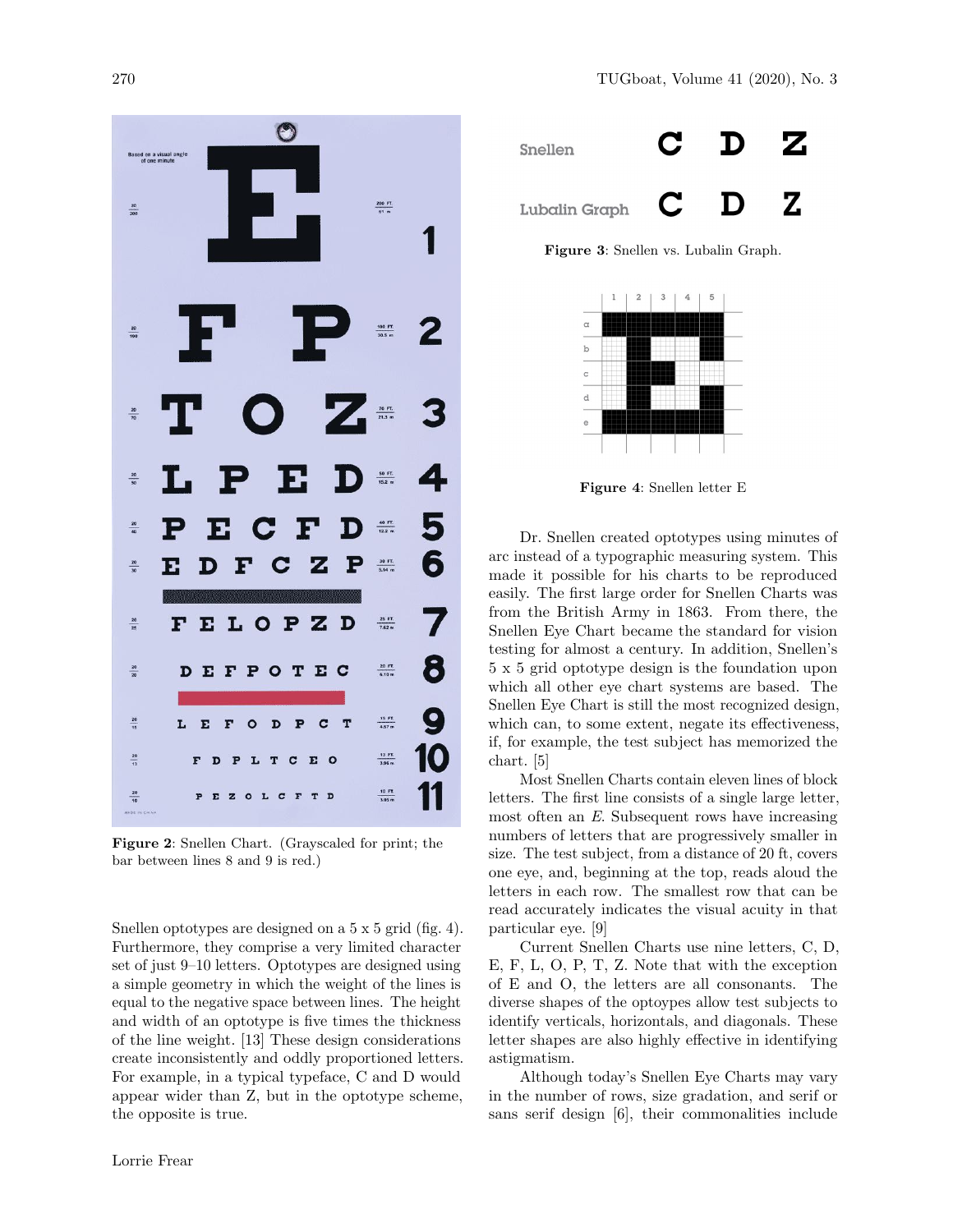the rectangular shape. This dictates the varying numbers of optotypes appearing on each line as space permits. [\[8\]](#page-5-4)

As a result of continual refinements, most of today's Snellen Charts follow logarithmic progression, have improved letter designs, and a uniform 25% progression from line to line. [\[8\]](#page-5-4)

#### 3 Refinements and variations

In 1868, Dr. John Green of the St. Louis College of Physicians and Surgeons in Missouri decided to make some changes to the Snellen Eye Chart. He designed a more structured grid featuring a consistent logarithmic geometric progression of 25% for successive lines, and with proportional spacing. He also changed the style of the optotypes from the blocky slab serif to sans serif. His concept became known as the "Preferred Numbers Series", but his system did not become widely recognized until the next century when sans serif typography gained popularity. Ironically, in response to criticism that his letters looked "unfinished", Dr. Green abandoned them in 1872, and returned to the serif optotypes. [\[8\]](#page-5-4)

In 1959, Dr. Louise Sloan of Johns Hopkins University created ten new optotypes using sans serif letters preferred by Dr. Green. These optotypes included the letters: C, D, H, K, N, O, R, S, V, and Z. Like Snellen letters, Sloan Letters are formed within a square, with the stroke width equal to one-fifth of the letter height and with equal visual weight. The Sloan Chart (fig. [5\)](#page-2-0) has consistent spacing between letters and rows that are proportional to letter size. Spacing between letters is equal to letter width, and spacing between rows is equal to the height of the letters in the subsequent, smaller row. [\[4\]](#page-5-5)

Notice that, as in the Snellen Chart, all of the characters are consonants with the exception of O. Also note that the letter selection used on the Snellen Chart is not the same as that in the Sloan Chart. In both cases, the diverse shapes of the optoypes allow test subjects to identify verticals, horizontals and diagonals— an aid to identifying or differentiating individual letters. The ten Sloan Letters are considered to be the most effective letter selection for equal legibility. What's more, they are particularly effective at identifying astigmatism.

The Sloan Letters may at first glance resemble Microgramma or Eurostile ([www.myfonts.com/](https://www.myfonts.com/fonts/linotype/eurostile) [fonts/linotype/eurostile](https://www.myfonts.com/fonts/linotype/eurostile)) fonts, but upon closer examination (fig. [6\)](#page-2-1), it is evident again that the grid format imposed upon these optotypes produces some odd and inconsistently proportioned letters.



<span id="page-2-1"></span><span id="page-2-0"></span>Figure 6: Sloan letters vs. Eurostile.

#### 4 New charts and methods

In 1976, Ian Bailey and Jan E Lovie-Kitchin of the National Vision Institute of Australia proposed a new chart layout (fig. [7\)](#page-3-0), describing their concept as follows:

"We have designed a series of near vision charts in which the typeface, size progression, size range, number of words per row and spacings were chosen in an endeavor to achieve a standardization of the test task." [\[11\]](#page-5-6)

This layout replaces the Snellen rectangular chart format with a variable number of letters per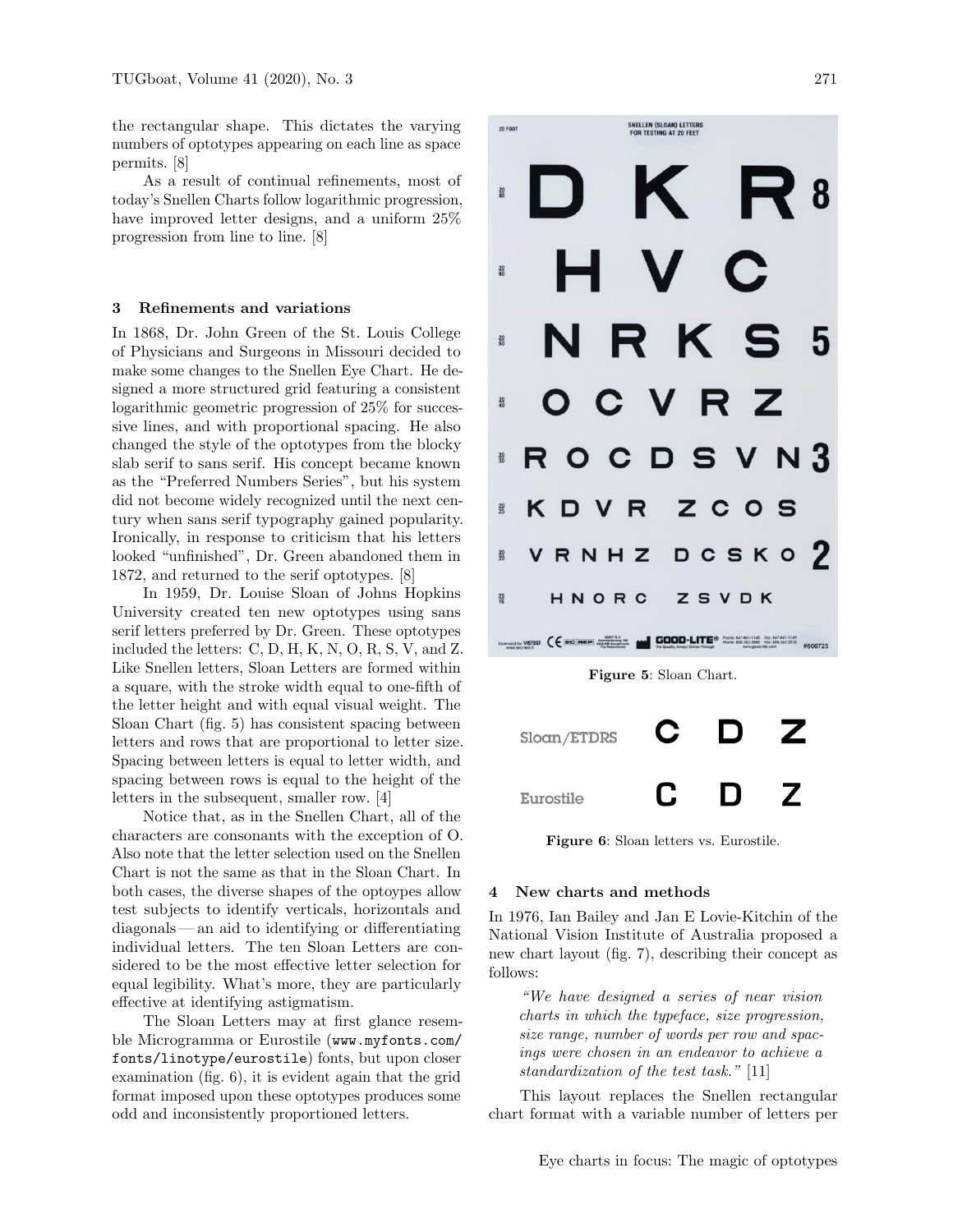

Figure 7: Bailey–Lovie Chart.

<span id="page-3-0"></span>

| <b>Snellen</b> | Ĉ | D   | Z |
|----------------|---|-----|---|
| Sloan          | C | IJ  | 7 |
| <b>ETDRS</b>   | U | l J |   |

<span id="page-3-1"></span>Figure 8: Snellen vs. Sloan letters; Sloan and ETDRS letters are the same.

line with a triangular one with five proportionally spaced letters on each line. The ten Sloan Optotypes appear on the Bailey–Lovie Chart using the same letter ratio of the letter-height equal to five stroke widths, excluding serifs.

The Bailey–Lovie Chart is an example of a LogMAR test, a term describing the geometric notation used to express visual acuity: "Logarithm of the Minimum Angle of Resolution". Such tests were selected in 1984 as the standard for visual acuity testing by the International Council of Ophthalmology. [\[3\]](#page-5-7)

In 1982, when the National Eye Institute needed standardized charts for its "Early Treatment of Diabetic Retinopathy Study" (ETDRS), Dr. Rick Ferris combined the Green and Bailey-Lovie Charts' logarithmic progression and format with the Sloan Letters (fig. [8\)](#page-3-1). ETDRS charts use equal spacing

between letters and lines, making the acuity chart more balanced. [\[8\]](#page-5-4) This chart format has been accepted by the National Eye Institute and the FDA, and is mandated for many clinical trials performed worldwide.

The ETDRS test is more accurate than either the Snellen or Sloan versions because the rows contain the same number of letters, the rows and letters are equally spaced on a log scale, and individual rows are balanced for letter difficulty. There are also three different versions of the test available to deter memorization. [\[1\]](#page-5-8)

One limitation of the original ETDRS chart is its use of the Latin alphabet, making it difficult to use throughout all of Europe. To address this limitation, the Tumbling E and Landolt C charts (discussed below) are used for populations who are unfamiliar with letters of the Latin alphabet. Recently, a modified ETDRS chart was developed using Latin, Greek, and Cyrillic alphabets. For this chart, the letters C, D, N, R, S, V and Z have been replaced by the letters E, P, X, B, T, M, and A. These letters are created using the same 5 x 5 grid and the Sloan Letter design. [\[7\]](#page-5-9)

In more recent years there has been a move to create electronic charts, including the Britishdesigned Test Chart 2000, which was the world's first Windows-based computerized test chart. It overcomes several difficult issues such as screen contrast, and provides the opportunity to change the letter sequence, so that it cannot be memorized. [\[2\]](#page-5-10)

These fonts, for Mac and Windows OSs, are available for research purposes. The fonts are based on Louise Sloan's designs, which has been designated the US standard for acuity testing by the National Academy of Sciences, National Research Council, Committee on Vision. [\[12\]](#page-5-11)

#### 5 Charts for non-readers

For testing patients who cannot read or for those unfamiliar with the Latin alphabet, the Tumbling E Eye Chart and the Landolt C or Broken Ring Chart are used. [\[8\]](#page-5-4)

The Tumbling E Chart was designed by Professor Hugh Taylor of the Centre for Eye Research Australia (CERA) in 1978 to test the vision of Australian Aborigine individuals in an attempt to identify those with the eye disorder trachoma.

Professor Taylor, using the Snellen proportions, designed a shape resembling an uppercase E, which he arranged in four directions (up, down, right, and left) in progressively smaller sizes (figs. [9](#page-4-0) and [10\)](#page-4-1). The patient then describes the direction in which the Tumbling E is facing.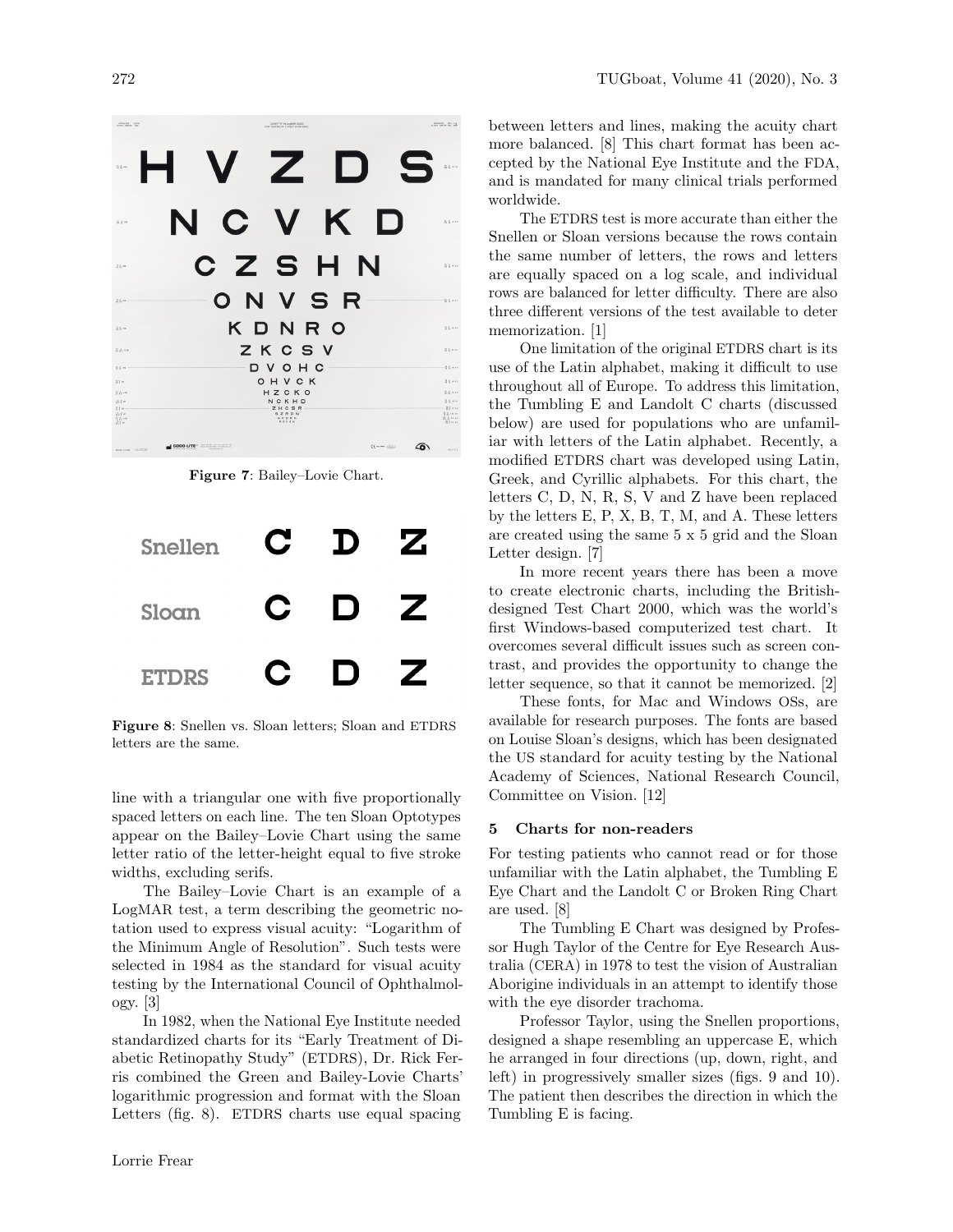

<span id="page-4-0"></span>Figure 9: Tumbling E Chart, designed by Hugh Taylor.



<span id="page-4-1"></span>



Figure 11: Landolt C (Broken Ring) Chart, designed by Edmund Landolt.

<span id="page-4-2"></span>

Figure 12: Snellen C and Broken Ring Eye Chart C.

<span id="page-4-3"></span>The Landolt C or Broken Ring Eye Chart (see figs. [11](#page-4-2) and [12\)](#page-4-3) is also used for illiterate individuals or those persons unfamiliar with the Latin alphabet. Created by Swiss ophthalmologist Edmund Landolt, this test is now considered the European standard. The Broken Ring (which is the same proportions as the C from the Snellen and Sloan Charts) is rotated in increments of 90°. The minimum perceivable angle of the C-gap is the measurement of visual acuity. [\[10\]](#page-5-12)

In addition to the Tumbling E and Landolt C tests, there are charts for children in which progressively smaller, simple pictograms of objects are used. The challenge in designing these charts is creating

Eye charts in focus: The magic of optotypes